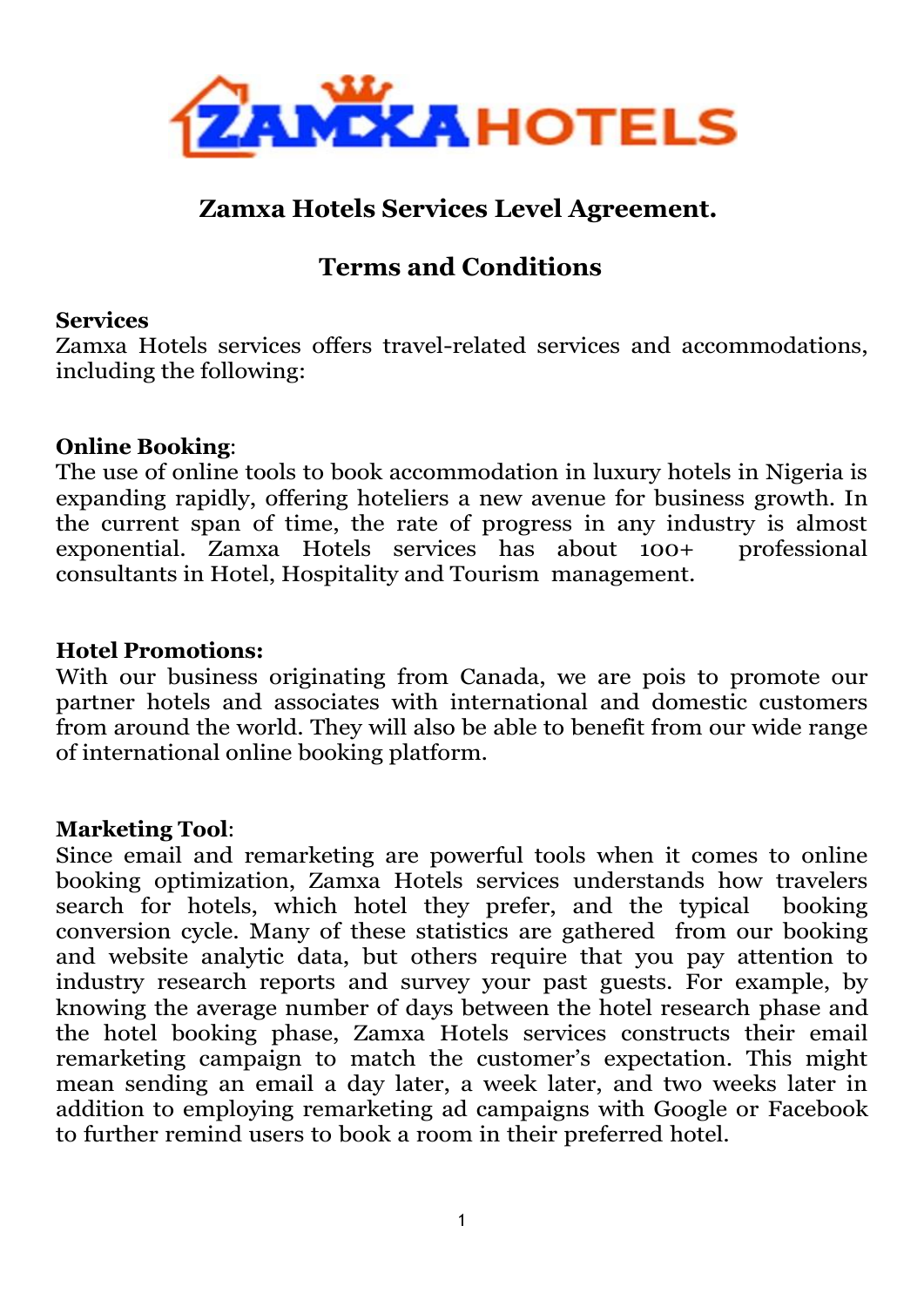### **Content Optimization**:

Content can prove a powerful way of capitalizing on traveler's data and ensuring they stay interested in our hotels, provided we have an idea of what will resonate. Zamxa Hotels services also have a medium of data collection from the travelers or individual that booked previously, and this enables us have loyalty programs from your hotel to your customers and also have great deals with them from around the globe. When the communication level between the Hotel and customer is high it tends to maximize sales in the industry.

#### **Corporate Booking**:

Zamxa Corporate booking enables businesses and organizations to make long term reservations at cheaper rates in our partner hotels and associates. It also enables organizations to book their preferred rooms from their preferred hotel and make reservations of what they want and the number of days they would be staying and whatever facilities they might need. For example, an organization like NNPC may wish to book rooms for couple of days, weeks or even months in a hotel of their choice under the understanding zamxa hotels services have with our partner hotels.

#### **Customer Service alert:**

In the case of Price drop alert, your customers will be the first to get the price drop notifications and will be aware of promotions currently going on and what they stand to benefit. From data gathered we tend to keep customers informed of their preferred hotel and keep them updated with emails and other notifications.

Zamxa Hotels services also provide additional benefits that help you in creating viable structures like;

#### **Seasonal Promotion:**

This is a no brainer, we help you structure and offer 'hot deals and special discounts' in your low seasons and increase your rates or adjust your terms and conditions for deposits in high season.

Zamxa Hotels services don't just help you offer a one size fits all approach – we help you tailor your seasonal promotions to the types of travelers you are familiar with. For example; corporate travelers, Traveling sales reps, Military personnel, Airline staffs, and other regular clients.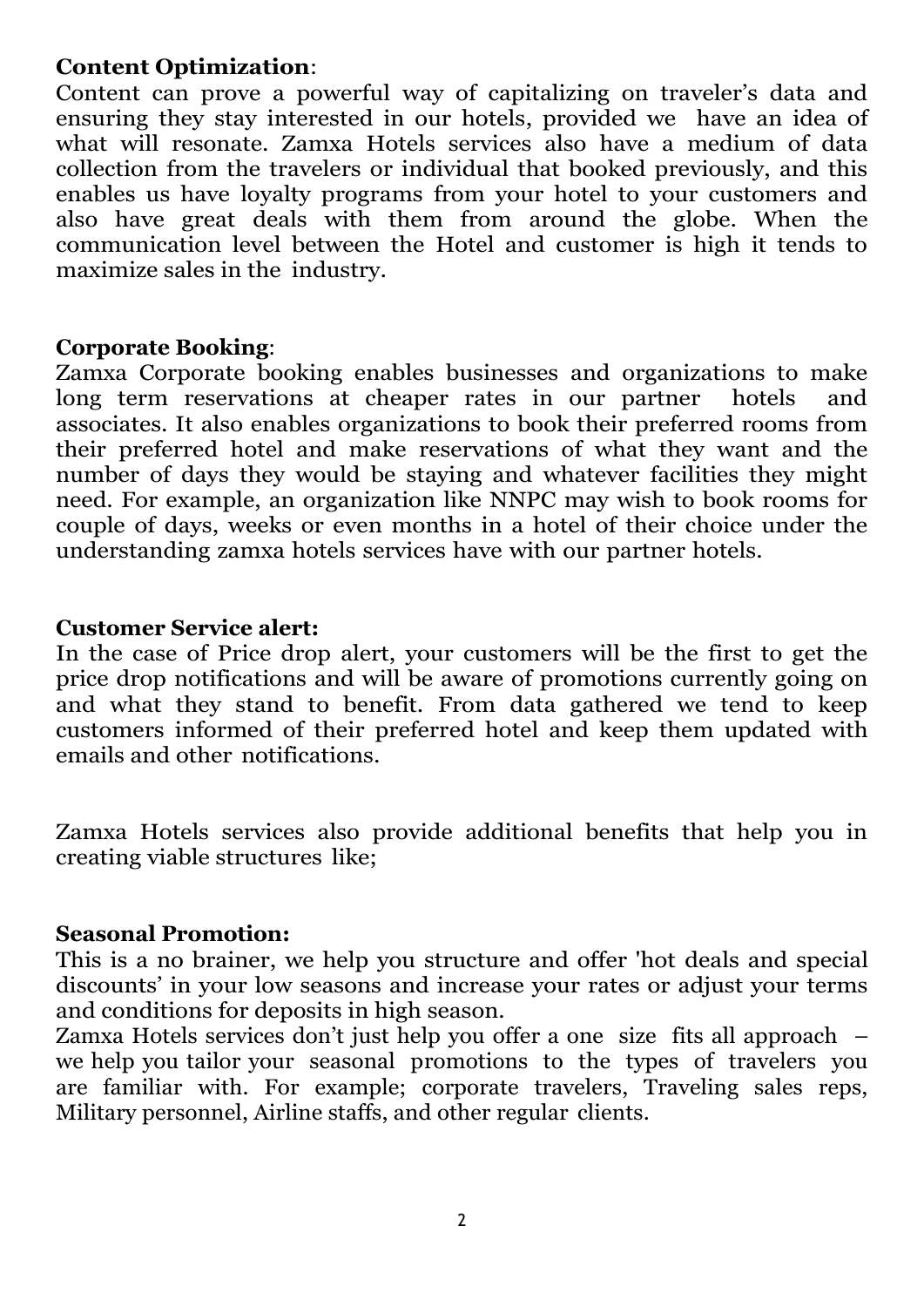### **Packages**:

Zamxa Hotels services can transform your hotel into a destination hub for weddings, honey moons, annual general meetings, town hall meetings, birthday parties, product launchings, etc. Zamxa Hotels services is also capable of transforming a moribund bound hotel into a money-making venture. Our esteem partners and associates can also contact Zamxa Foods for room decorations and catering services.

### **Social media/Zamxa Hotels services Blog:**

Having professionals in the social media platforms, you are opportune to have your hotel images, videos and descriptions on our social media pages. Our customers get to see new facilities and exciting places in your hotel. Social media is one of our effective tools, as all our Facebook, Instagram, twitter and so many other ads are channeled towards your desired clients. With thousands of prospective customers viewing your hotel on our social media platforms, we tend to generate more traffic to your hotel.

### **Zamxa Hotels Works 24/7:**

Zamxa Hotels services works all around the clock for the benefit of our partners and associates. This gives access to potential visitors to book a room anytime they so desired. It also maximizes your sales since you are not limited to only working hours. In fact, studies show that a 24/7 online reservation system greatly increases the number of hotel bookings. With Zamxa Hotels services we are always there for you.

### **Increase in Revenue (Upselling)**

Another major benefit of Zamxa Hotels services is that it's much easier to create, publish, promote and sell packages and add-ons online. You can combine them or let customers choose the package they want. This will further increase the revenue you generate while customers will be able to get exactly what they want.

#### **Edge over Competitors**.

Zamxa Hotels services gives you an advantage over your competitors. There are still many hotels in the hospitality sub sector that do not have online booking capabilities. With Zamxa hotels services you are always sure of having your rooms fully booked.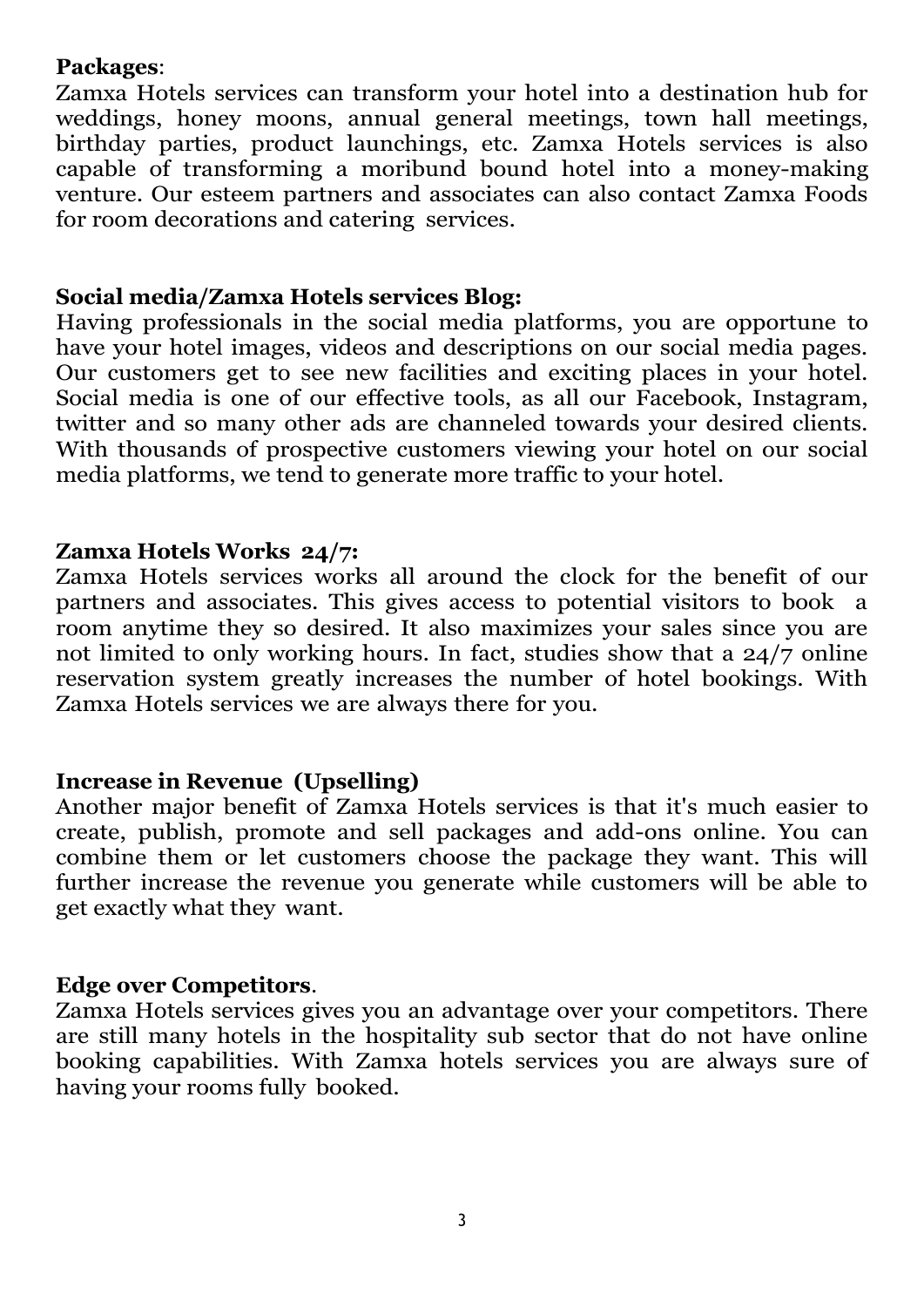### **Business Efficiency**.

Zamxa Hotels services help improve your efficiency as a business enterprise. Your availability is updated immediately upon receiving a reservation, not only in your own system, but across all your channels. You will save time on administrative tasks while also minimizing the risk of being overbooked.

Zamxa Hotels services offer the above-listed services to our partners/associates and also present clients as part of Zamxa Hotels services in pursuant to the terms of this agreement.

In return, the hotel agrees to pay the commissions based on actual sales.

### **Hotel Responsibilities**

Our associates and partners shall provide Zamxa Hotels services with a nonexclusive license to offer the hotel's program and services as part of Zamxa hotels package.

Our partner hotels agree to maintain availability for such bookings as detailed below:

*[List of rooms and packages]*

Additionally, our partner hotels agree to provide sales and marketing material to Zamxa Hotels services for the purpose of promoting their facilities and services as listed in this agreement.

### **Zamxa Hotels Services &Responsibilities**

Zamxa Hotels services will offer items listed in this agreement to corporate bodies and consumers alike as part of travel packages.

Zamxa Hotels services agrees to offer to our customers prices approved by the hotel without exception

Zamxa Hotels services will reconcile sales entries with our partner hotels on monthly basis.

Zamxa Hotels services will ensure the hotel receives the contact information of each client buying the hotel's services and accommodation.

#### **Payment**

Zamxa Hotel services shall receive commissions equal to 10% of room rate only. Invoices for commissions shall be generated each month and shall be paid by the hotel on a net-30 basis.

#### **Disclosure**

Zamxa Hotels services agree to provide annual up-to-date ledger containing all reservations and tours to our partner hotels.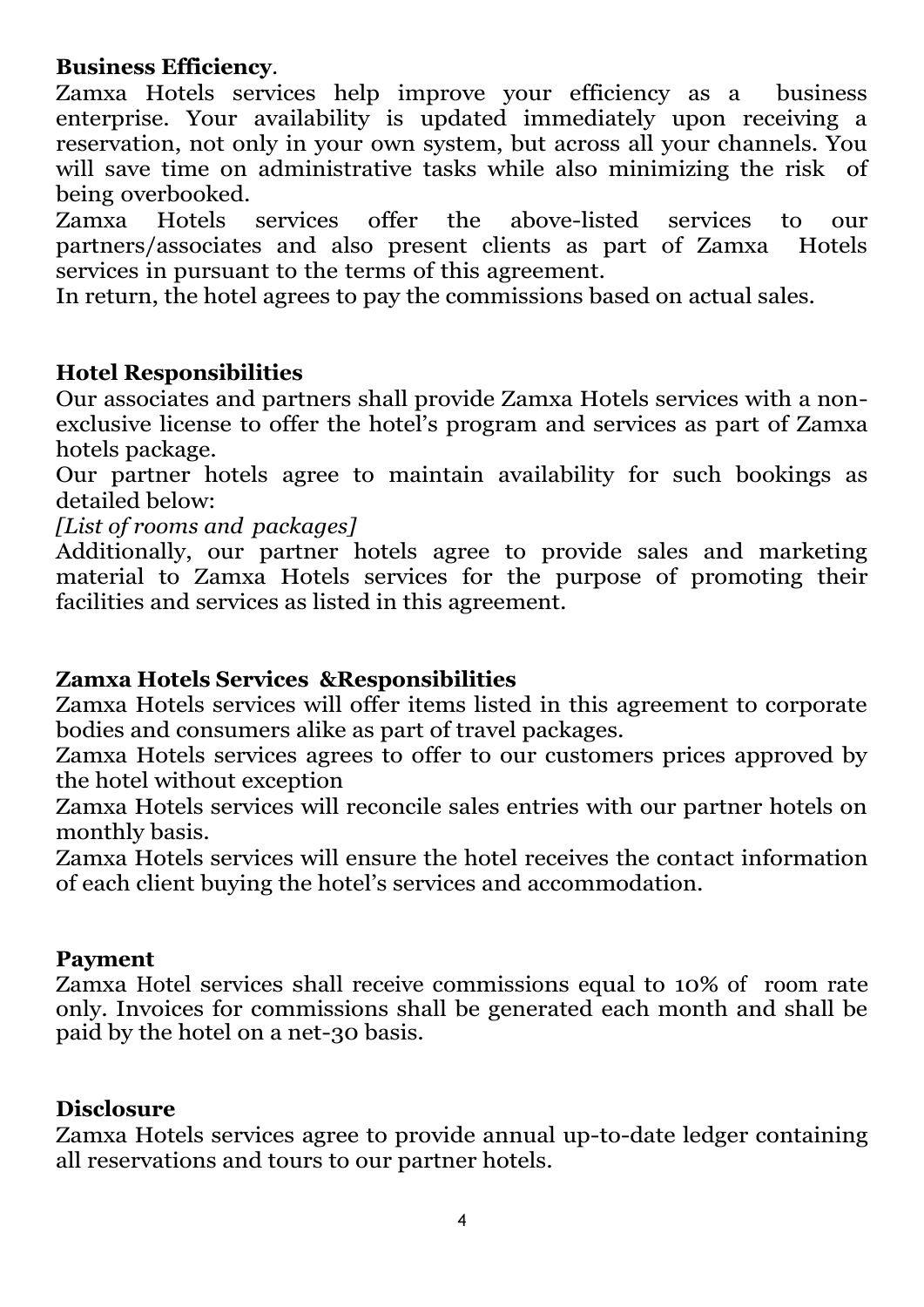All terminated bookings shall be disclosed by each party monthly in a clear and concise manner.

# **Confidentiality**

Zamxa Hotels services hereby acknowledge they may become aware of information the hotel may deem as confidential including but not limited to:

- Sale Dates (arrival date of our clients)
- Special Rate Changes
- Availability e.g. rooms/halls

Any information listed as confidential by the parties shall remain private and will not be made public by either party.

In the event the parties become aware of a breach of any of the agreed terms, either parties will have the right to terminate the agreement in its entirety.

### **ARBITRATION**

Parties have agreed that this agreement shall bind them, and in case of a breach of any of the terms, the aggrieved party shall have recourse to the Lagos multi door court house or any other multi door court house close to the two parties.

### **NON- CERCUMVENTION**

Parties have agreed that at no time will any of the parties abrogate or circumvent any of the clauses.

Circumvention of any of the clauses may lead to rescinding of this agreement by the aggrieved party.

### **Term**

This Zamxa Hotels services agreement shall remain in effect for a period of 1 years from the agreed date.

Upon the completion of this agreement, the Parties may review and agree to extend for another 12 months from the completion date.

In the instance of either party declining to extend this agreement, the agreement shall terminate on the date of the decline. Parties will discuss and know the cause of termination.